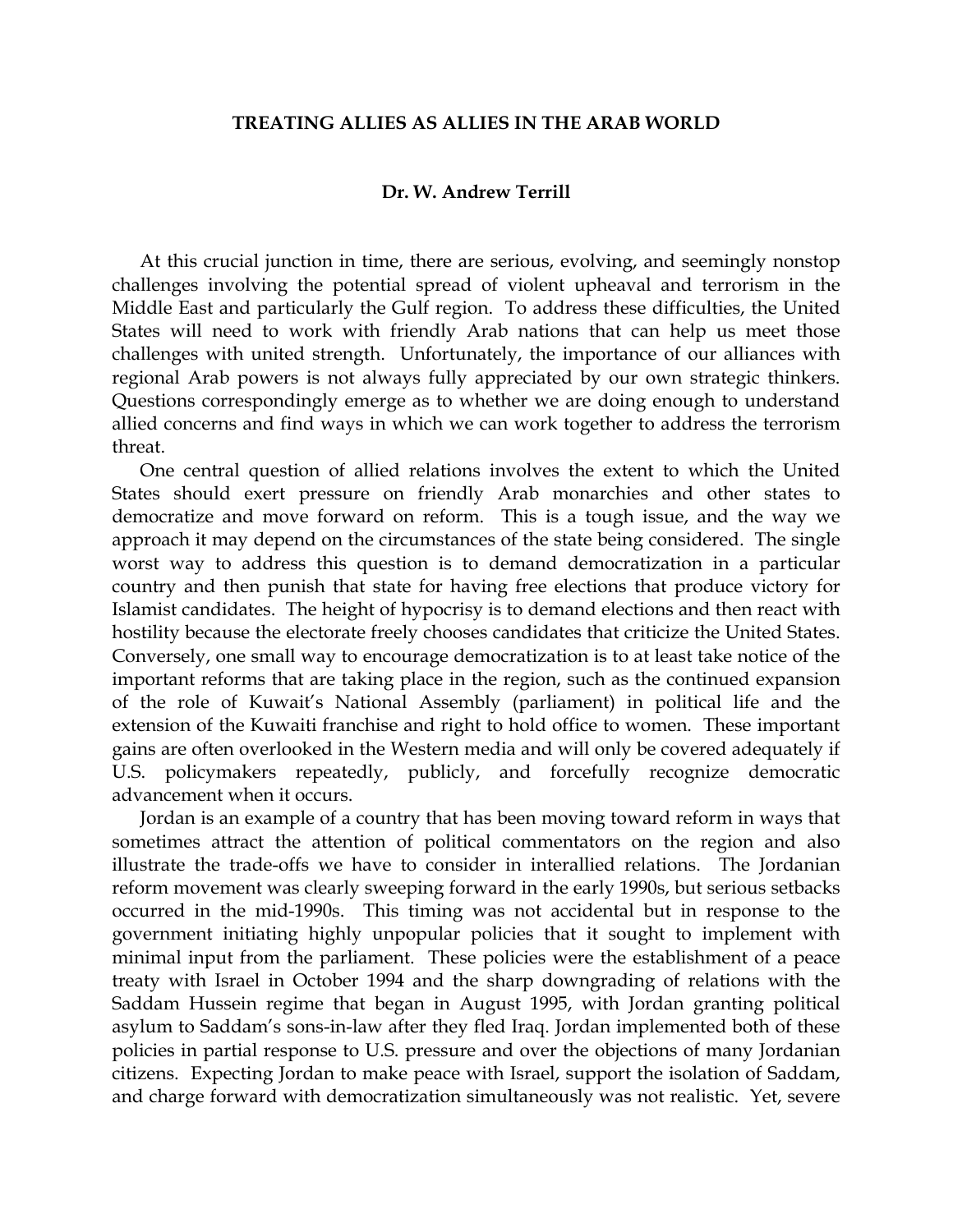criticism was directed at the Jordanians by a wide variety of commentators for slowing down democratization. A similar spike in criticism about stalled reform occurred in 2003 when theories of a near-term flowering of Arab democracy often obscured the difficulty that the Jordanian government faced in supporting upcoming U.S. operations in Iraq. According to a published account by former U.S. Presidential Envoy to Iraq L. Paul Bremer, this support included allowing limited numbers of U.S. forces to enter Iraq from Jordanian territory at the beginning of the 2003 war.

 Another problem for our alliances is the danger of political and media opportunism within the United States. This was most clearly seen in the 2006 Dubai Ports World fiasco in which the United Arab Emirates (UAE) and its constituent emirate of Dubai were treated to an avalanche of public disrespect because of the UAE's interest in purchasing a British corporation that managed operations in a number of U.S. ports. This process began with the shrill statements of political "talk" radio commentators. The U.S. administration conscientiously and correctly tried to resist the tide of public hostility to the deal but was ultimately unable to gain the required congressional support for the agreement to be finalized. This problem occurred despite convincing evidence that all security issues associated with the ports deal had been exhaustively addressed and that a number of other foreign countries, including China, had been involved in similar transactions with the United States over the years. The president of Israel's largest Shipping Company, Zim, also strongly and publicly supported the projected U.S.-UAE agreement. The eventual rejection of the Dubai Ports World agreement occurred despite the UAE's important and ongoing support of U.S. strategic objectives including providing for U.S. use of Dhafra Air Base and especially the port of Jabel Ali, which is the best in the region. Earlier, when presented with a "you are either with us or against us" choice following September 11, 2001 (9/11), the UAE made it emphatically clear that they were with us. The Dubai Ports World cancellation suggests that we are willing to treat them poorly despite this commitment.

 It should also be noted that our Arab allies offer us other forms of tangible assistance in the struggles against terrorism. According to numerous sources, including the *New York Times*, Jordanian intelligence was instrumental in helping us track down and kill terrorist leader Abu Musab al Zarqawi in Iraq. Other such intelligence and counterterrorism cooperation will be essential to prevent victories by new Zarqawis throughout the Middle East. Currently, the King Abdullah Special Operations Training Center near Amman trains large numbers of soldiers from friendly Arab countries in the vital skills of special operations and counterterrorism. A similar center may eventually be set up in the UAE. Moreover, virtually all of the Arab monarchies have strong military relations with the United States and often purchase significant quantities of U.S. weapons and military equipment. Qatar has made the largest military air field in the region available to the United States, and Bahrain hosts the headquarters of NAVCENT, the naval component of the U.S. Central Command. Also important to the future of the region, Jordan and Egypt have diplomatic relations with Israel, and Qatar hosts an Israeli trading mission. Egyptian support may also be necessary to help